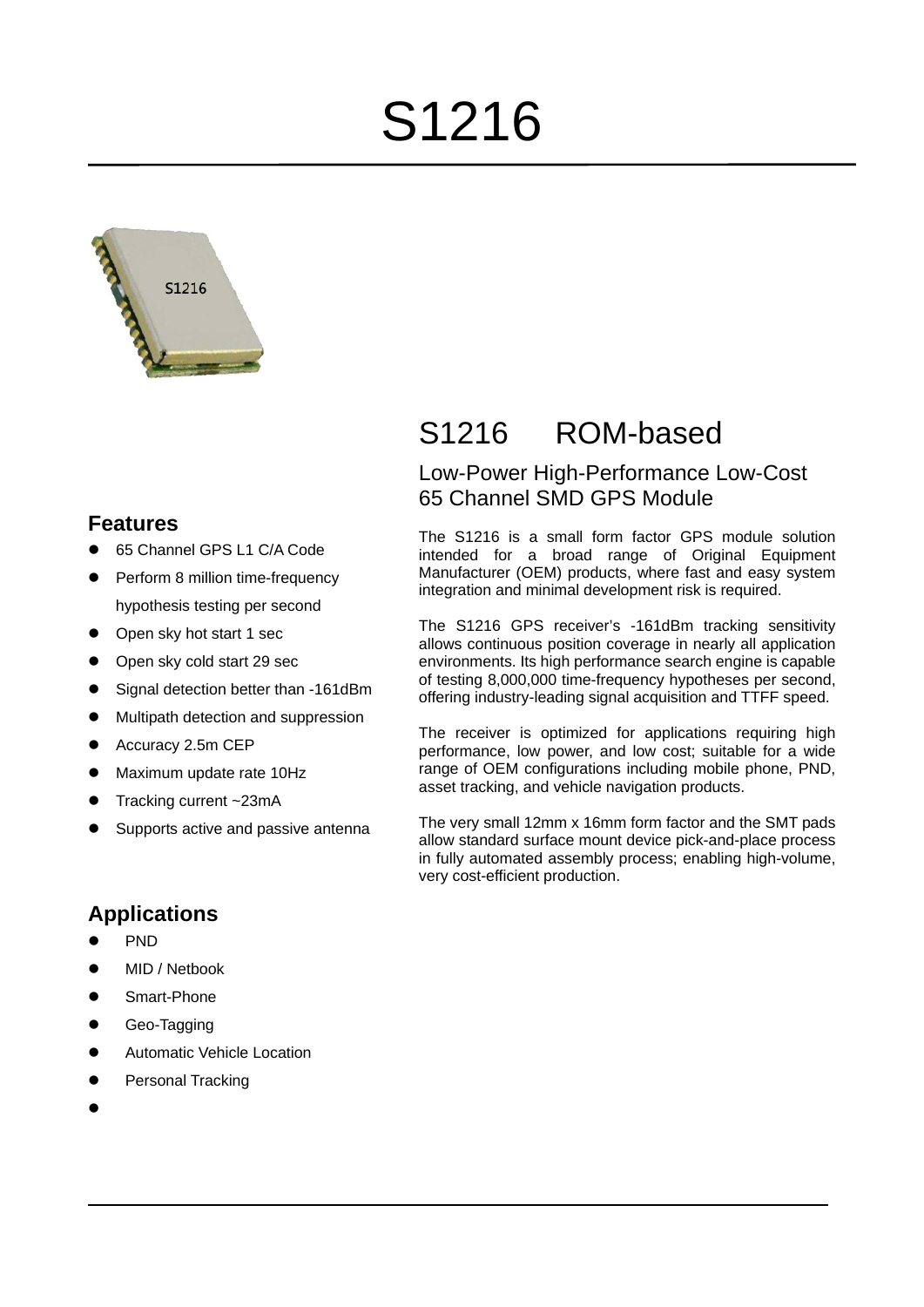# **TECHNICAL SPECIFICATIONS**

| <b>Receiver Type</b>         | L1 C/A code, 65-channel Venus 6 engine                                                            |  |  |
|------------------------------|---------------------------------------------------------------------------------------------------|--|--|
| Accuracy                     | Position<br>2.5m CEP<br>Velocity<br>0.1 <sub>m</sub> /sec<br>Time<br>300 <sub>ns</sub>            |  |  |
| <b>Startup Time</b>          | 1 second hot start under open sky<br>29 second cold start under open sky (average)                |  |  |
| Reacquisition                | 1s                                                                                                |  |  |
| Sensitivity                  | -161dBm tracking                                                                                  |  |  |
| Multi-path Mitigation        | Advanced multi-path detection and suppression                                                     |  |  |
| A-GPS                        | Support PromptFix <sup>®</sup> AGPS                                                               |  |  |
| <b>Update Rate</b>           | Supports 1 / 2 / 4 / 5 / 8 / 10 Hz update rate (1Hz default)                                      |  |  |
| <b>Dynamics</b>              | 4G $(39.2m/sec2)$                                                                                 |  |  |
| <b>Operational Limits</b>    | Altitude $<$ 18,000m or velocity $<$ 515m/s<br>(COCOM limit, either may be exceeded but not both) |  |  |
| Serial Interface             | 3.3V LVTTL level                                                                                  |  |  |
| Protocol                     | NMEA-0183 V3.01<br>GPGGA, GPGLL, GPGSA, GPGSV, GPRMC, GPVTG <sup>*1</sup><br>9600 baud, 8, N, 1   |  |  |
| Datum                        | Default WGS-84<br>User definable                                                                  |  |  |
| Input Voltage                | 3.3V DC +/-10%                                                                                    |  |  |
| Input Current                | $\sim$ 23mA tracking                                                                              |  |  |
| Dimension                    | 16mm L x 12mm W                                                                                   |  |  |
| Weight:                      | 2g                                                                                                |  |  |
| <b>Operating Temperature</b> | $-40^{\circ}$ C ~ +85 $^{\circ}$ C                                                                |  |  |
| Storage Temperature          | $-55 - +100^{\circ}C$                                                                             |  |  |
| Humidity                     | $5\% \sim 95\%$                                                                                   |  |  |

\*1: GPGGA, GPGSA, GPGSV, GPRMC, GPVTG are default output message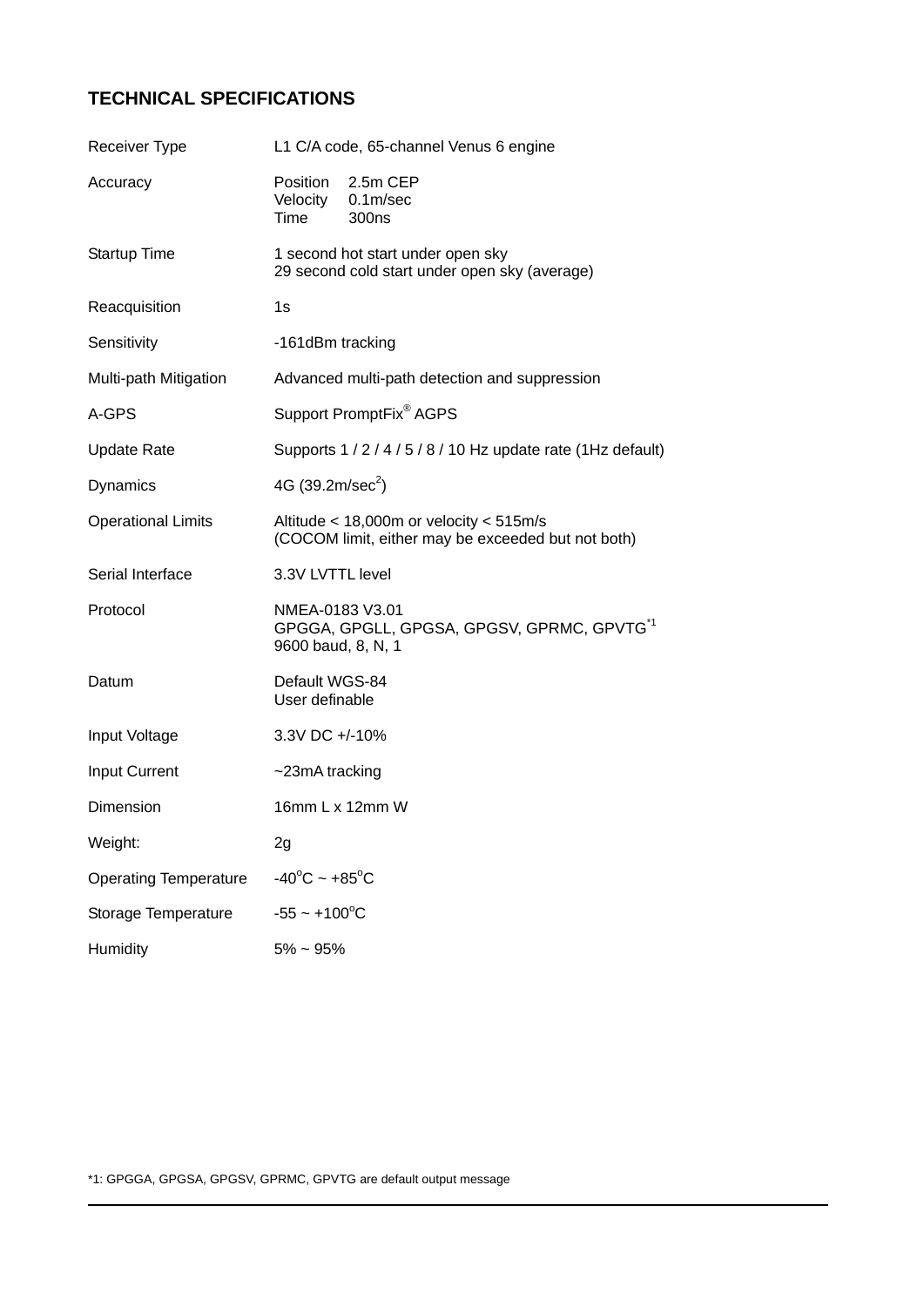## **BLOCK DIAGRAM**



*Module block schematic* 

#### **ANTENNA**

The S1216 module is designed to work both active and passive antenna. Active antenna with gain in range of 10 ~ 30dB and noise figure less than 2dB can be used.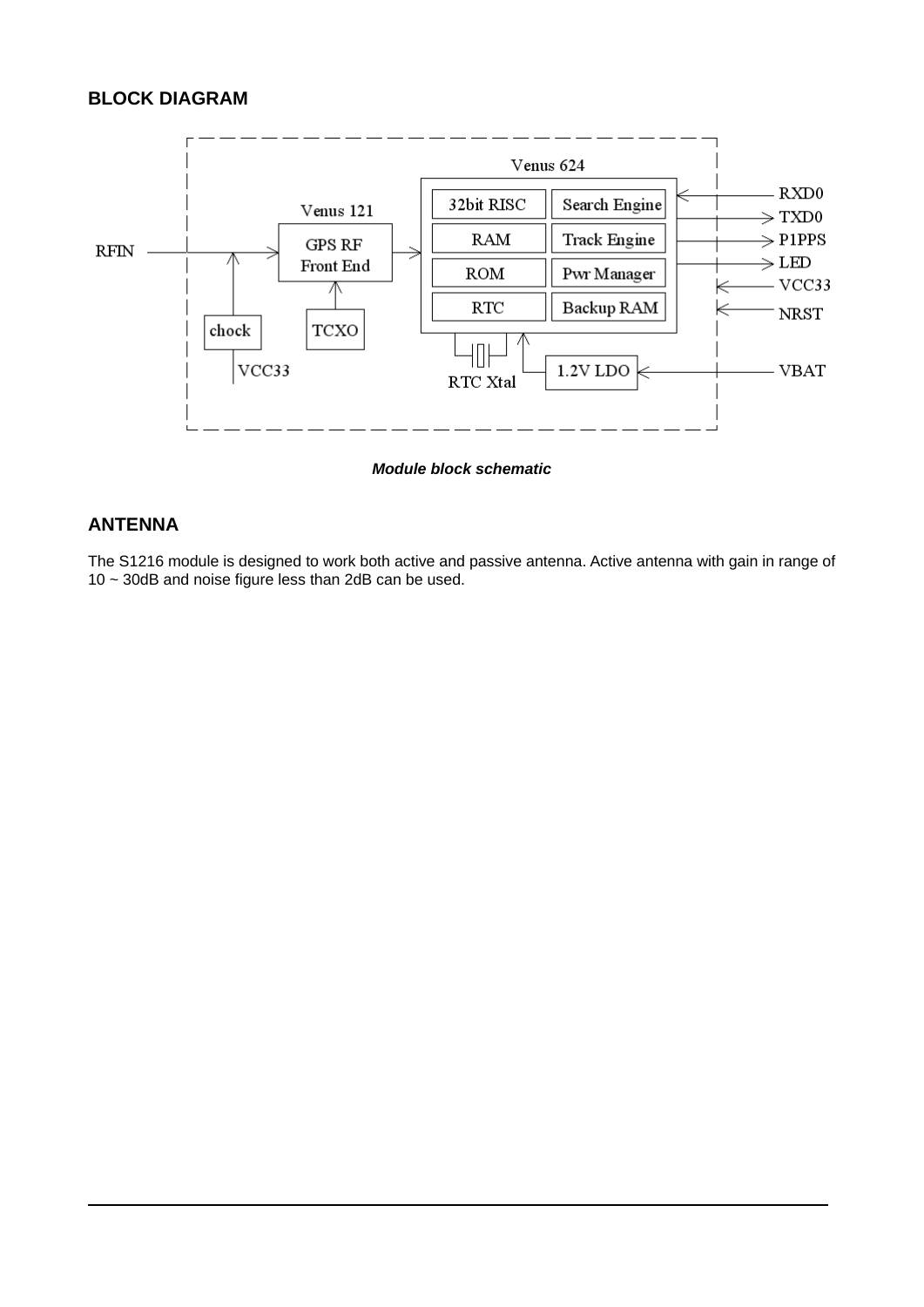## **MECHANICAL CHARACTERISTICS**



#### **PINOUT DESCRIPTION**

| Pin No.                 | Name          | <b>Description</b>                                            |  |  |
|-------------------------|---------------|---------------------------------------------------------------|--|--|
| 1                       | <b>NC</b>     | No connection                                                 |  |  |
| $\overline{2}$          | <b>NC</b>     | No connection                                                 |  |  |
| 3                       | 1PPS          | One pulse per second time mark                                |  |  |
| $\overline{\mathbf{4}}$ | <b>NC</b>     | No connection                                                 |  |  |
| 5                       | <b>NC</b>     | No connection                                                 |  |  |
| $6\phantom{1}$          | <b>NC</b>     | No connection                                                 |  |  |
| $\overline{7}$          | <b>NC</b>     | No connection                                                 |  |  |
| 8                       | <b>NC</b>     | No connection                                                 |  |  |
| 9                       | <b>VCC RF</b> | Output voltage from RF section                                |  |  |
| 10                      | <b>GND</b>    | Ground                                                        |  |  |
| 11                      | RF IN         | GPS RF input, connect to antenna                              |  |  |
| 12                      | <b>GND</b>    | Ground                                                        |  |  |
| 13                      | <b>GND</b>    | Ground                                                        |  |  |
| 14                      | <b>NC</b>     | No connection                                                 |  |  |
| 15                      | <b>NC</b>     | No connection                                                 |  |  |
| 16                      | <b>NC</b>     | No connection                                                 |  |  |
| 17                      | <b>NC</b>     | No connection                                                 |  |  |
| 18                      | <b>NC</b>     | No connection                                                 |  |  |
| 19                      | <b>NC</b>     | No connection                                                 |  |  |
| 20                      | <b>TXD</b>    | <b>UART</b> serial data output                                |  |  |
| 21                      | <b>RXD</b>    | <b>UART</b> serial data input                                 |  |  |
| 22                      | V BCKP        | Backup supply voltage for RTC and backup memory, minimum 1.5V |  |  |
| 23                      | <b>VCC</b>    | Main 3.3V supply input                                        |  |  |
| 24                      | <b>GND</b>    | Ground                                                        |  |  |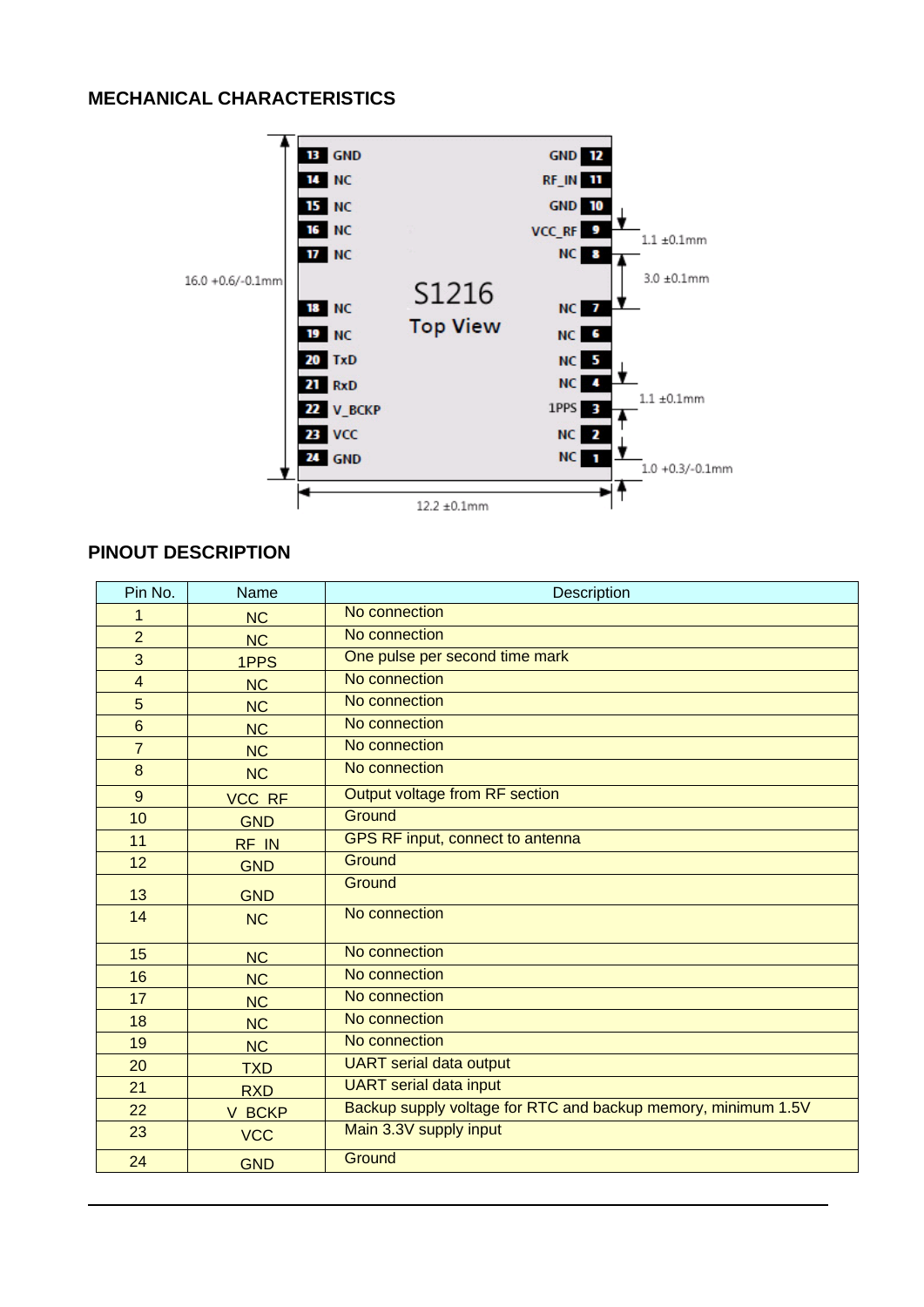#### **NMEA MESSAGES**

The full descriptions of supported NMEA messages are provided at the following paragraphs.

#### *GGA - Global Positioning System Fix Data*

Time, position and fix related data for a GPS receiver.

Structure:

 $$GPGGA, hhmmss. sss, ddmm.mmmm, a, dddmm.mmmm, a, x, x, x, x, x, x, M, ..., x, x, x + h < CR > LFS$ <br>1 2 3 4 5 6 7 8 9 10 11  $56789$ 

Example:

\$GPGGA,111636.932,2447.0949,N,12100.5223,E,1,11,0.8,118.2,M,,,,0000\*02<CR><LF>

| Field          | Name                   | Example    | Description                                                          |  |
|----------------|------------------------|------------|----------------------------------------------------------------------|--|
|                | UTC Time               | 111636.932 | UTC of position in hhmmss.sss format, $(000000.000 \sim 235959.999)$ |  |
| $\overline{2}$ | Latitude               | 2447.0949  | Latitude in ddmm.mmmm format                                         |  |
|                |                        |            | Leading zeros transmitted                                            |  |
| 3              | N/S Indicator          | N          | Latitude hemisphere indicator, 'N' = North, 'S' = South              |  |
| $\overline{4}$ | Longitude              | 12100.5223 | Longitude in dddmm.mmmm format                                       |  |
|                |                        |            | Leading zeros transmitted                                            |  |
| 5              | E/W Indicator          | E          | Longitude hemisphere indicator, 'E' = East, 'W' = West               |  |
| $\overline{6}$ | <b>GPS</b> quality     |            | GPS quality indicator                                                |  |
|                | indicator              |            | 0: position fix unavailable                                          |  |
|                |                        |            | 1: valid position fix, SPS mode                                      |  |
|                |                        |            | 2: valid position fix, differential GPS mode                         |  |
|                |                        |            | 3: GPS PPS Mode, fix valid                                           |  |
|                |                        |            | 4: Real Time Kinematic. System used in RTK mode with fixed integers  |  |
|                |                        |            | 5: Float RTK. Satellite system used in RTK mode. Floating integers   |  |
|                |                        |            | 6: Estimated (dead reckoning) Mode                                   |  |
|                |                        |            | 7: Manual Input Mode                                                 |  |
|                |                        |            | 8: Simulator Mode                                                    |  |
| 7              | <b>Satellites Used</b> | 11         | Number of satellites in use, $(00 \sim 12)$                          |  |
| 8              | <b>HDOP</b>            | 0.8        | Horizontal dilution of precision, $(00.0 \sim 99.9)$                 |  |
| 9              | Altitude               | 108.2      | mean sea level (geoid), (-9999.9 ~ 17999.9)                          |  |
| 10             | <b>DGPS Station ID</b> | 0000       | Differential reference station ID, 0000 ~ 1023                       |  |
|                |                        |            | <b>NULL when DGPS not used</b>                                       |  |
| 11             | Checksum               | 02         |                                                                      |  |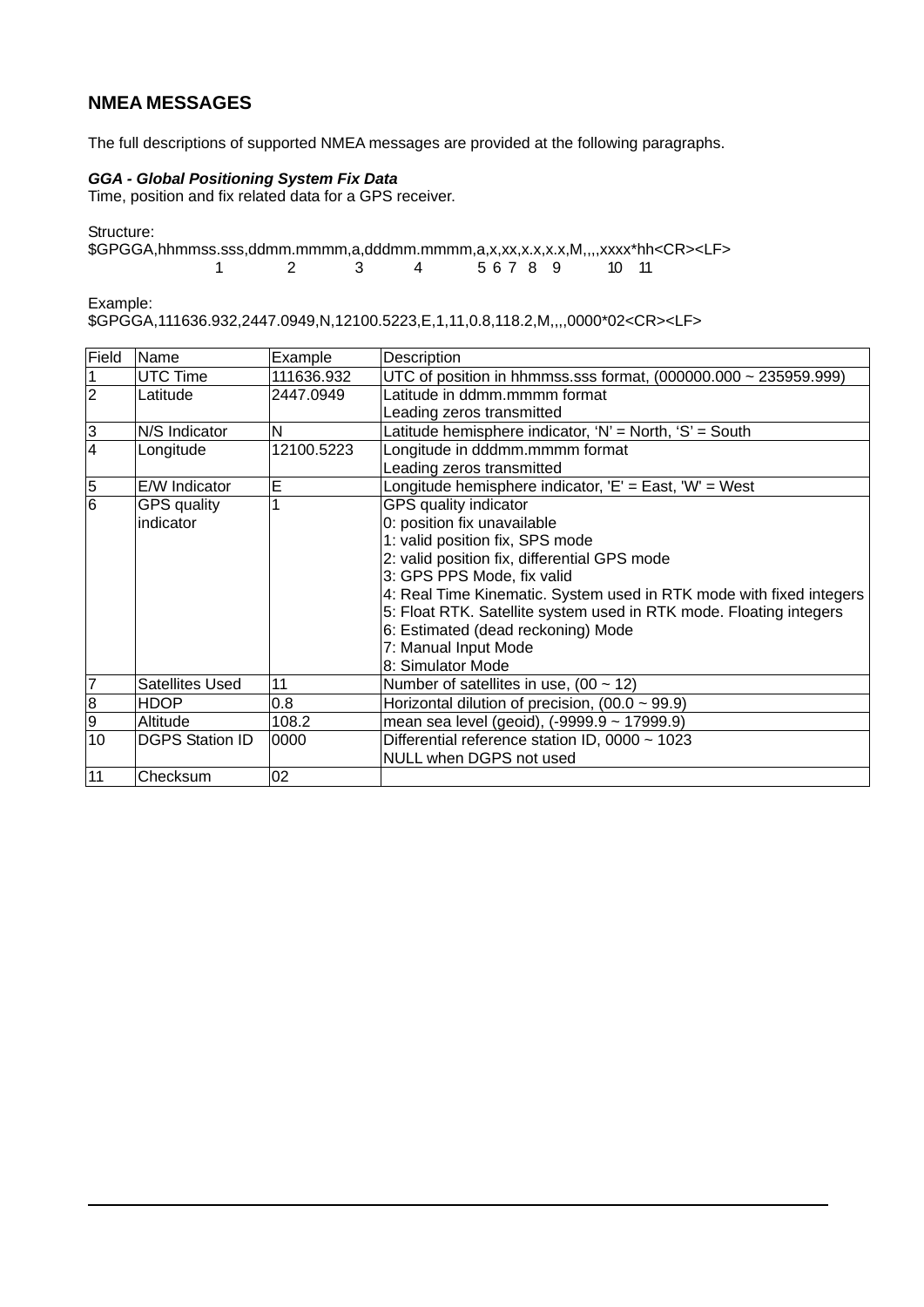#### *GLL – Latitude/Longitude*

Latitude and longitude of current position, time, and status.

Structure:

\$GPGLL,ddmm.mmmm,a,dddmm.mmmm,a,hhmmss.sss,A,a\*hh<CR><LF> 1 2 3 4 5 6 7 8

Example:

\$GPGLL,2447.0944,N,12100.5213,E,112609.932,A,A\*57<CR><LF>

| Field           | Name                 | Example    | Description                                    |
|-----------------|----------------------|------------|------------------------------------------------|
| 1               | Latitude             | 2447.0944  | Latitude in ddmm.mmmm format                   |
|                 |                      |            | Leading zeros transmitted                      |
| $\overline{2}$  | <b>N/S</b> Indicator | N          | Latitude hemisphere indicator                  |
|                 |                      |            | 'N' = North                                    |
|                 |                      |            | 'S' = South                                    |
| င               | Longitude            | 12100.5213 | Longitude in dddmm.mmmm format                 |
|                 |                      |            | Leading zeros transmitted                      |
| $\overline{4}$  | E/W Indicator        | E          | Longitude hemisphere indicator                 |
|                 |                      |            | 'E' = East                                     |
|                 |                      |            | 'W' = West                                     |
| $\overline{5}$  | <b>UTC Time</b>      | 112609.932 | UTC time in hhmmss.sss format (000000.000 ~    |
|                 |                      |            | 235959.999)                                    |
| $6\phantom{.}6$ | <b>Status</b>        | Α          | Status, 'A' = Data valid, 'V' = Data not valid |
| $\overline{7}$  | Mode Indicator       | A          | Mode indicator                                 |
|                 |                      |            | 'N' = Data not valid                           |
|                 |                      |            | 'A' = Autonomous mode                          |
|                 |                      |            | 'D' = Differential mode                        |
|                 |                      |            | 'E' = Estimated (dead reckoning) mode          |
|                 |                      |            | 'M' = Manual input mode                        |
|                 |                      |            | 'S' = Simulator mode                           |
| $\overline{8}$  | Checksum             | 57         |                                                |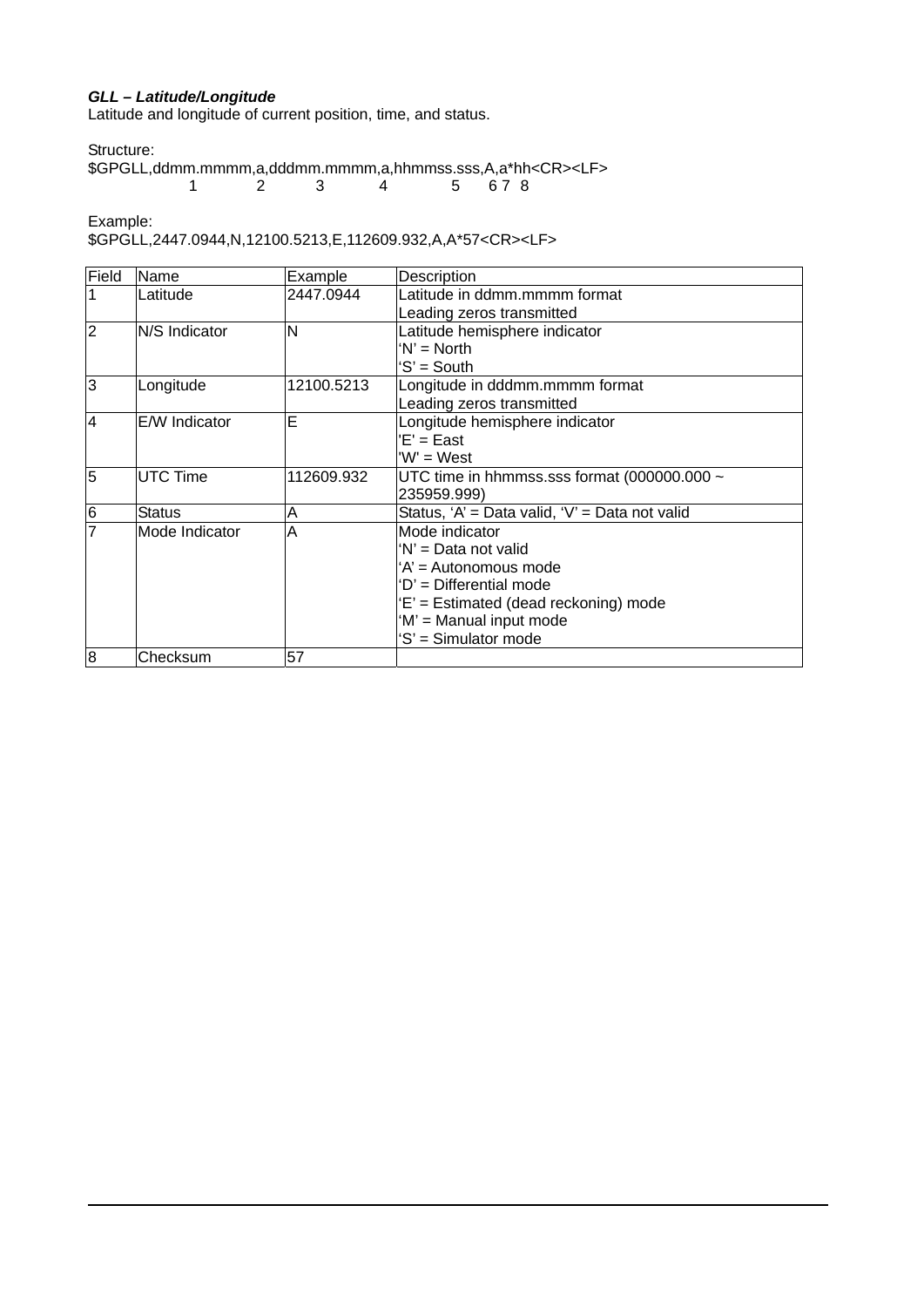#### *GSA – GNSS DOP and Active Satellites*

GPS receiver operating mode, satellites used in the navigation solution reported by the GGA or GNS sentence and DOP values.

Structure:

\$GPGSA,A,x,xx,xx,xx,xx,xx,xx,xx,xx,xx,xx,xx,xx,x.x,x.x,x.x\*hh<CR><LF> 1 2 3 3 3 3 3 3 3 3 3 3 3 3 4 5 6 7

Example:

\$GPGSA,A,3,05,12,21,22,30,09,18,06,14,01,31,,1.2,0.8,0.9\*36<CR><LF>

| Field                   | Name                | Example | Description                                                                  |
|-------------------------|---------------------|---------|------------------------------------------------------------------------------|
| $\overline{\mathbf{1}}$ | Mode                | Α       | Mode                                                                         |
|                         |                     |         | 'M' = Manual, forced to operate in 2D or 3D mode                             |
|                         |                     |         | 'A' = Automatic, allowed to automatically switch 2D/3D                       |
| 2                       | Mode                | 3       | Fix type                                                                     |
|                         |                     |         | $1 = Fix not available$                                                      |
|                         |                     |         | $2 = 2D$                                                                     |
|                         |                     |         | $3 = 3D$                                                                     |
| 3                       | Satellite used 1~12 |         | 05,12,21,22,30 Satellite ID number, 01 to 32, of satellite used in solution, |
|                         |                     |         | $0.09, 18, 06, 14, 0$ up to 12 transmitted                                   |
|                         |                     | 1,31,   |                                                                              |
| $\overline{4}$          | <b>PDOP</b>         | 1.2     | Position dilution of precision (00.0 to 99.9)                                |
| $5\overline{6}$         | <b>HDOP</b>         | 0.8     | Horizontal dilution of precision (00.0 to 99.9)                              |
| 6                       | VDOP                | 0.9     | Vertical dilution of precision (00.0 to 99.9)                                |
| 7                       | Checksum            | 36      |                                                                              |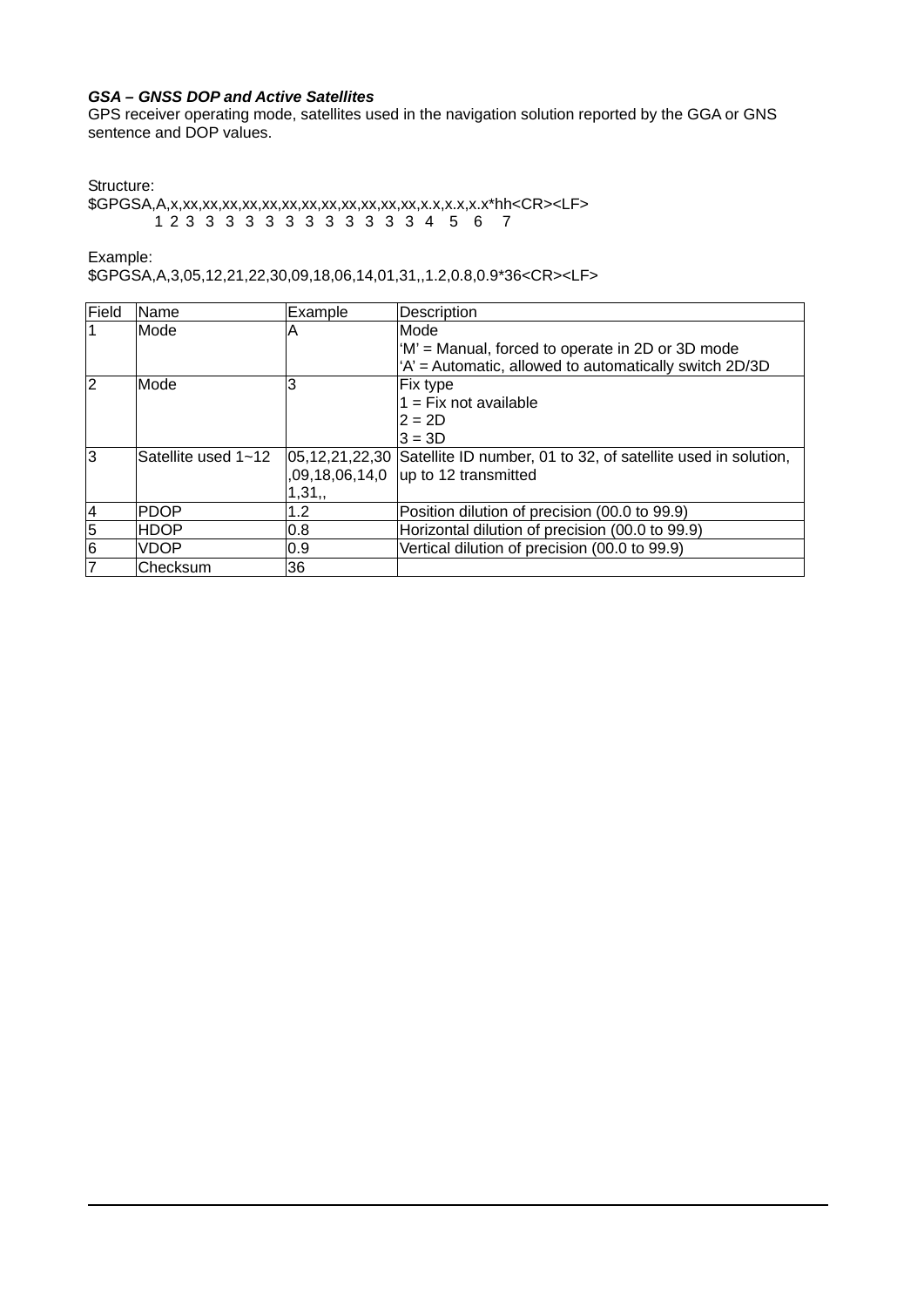#### *GSV – GNSS Satellites in View*

Number of satellites (SV) in view, satellite ID numbers, elevation, azimuth, and SNR value. Four satellites maximum per transmission.

#### Structure:

\$GPGSV,x,x,xx,xx,xx,xxx,xx,…,xx,xx,xxx,xx \*hh<CR><LF> 1 2 3 4 5 6 7 4 5 6 7 8

Example:

\$GPGSV,3,1,12,05,54,069,45,12,44,061,44,21,07,184,46,22,78,289,47\*72<CR><LF> \$GPGSV,3,2,12,30,65,118,45,09,12,047,37,18,62,157,47,06,08,144,45\*7C<CR><LF> \$GPGSV,3,3,12,14,39,330,42,01,06,299,38,31,30,256,44,32,36,320,47\*7B<CR><LF>

| Field         | <b>Name</b>        | Example | Description                                                              |
|---------------|--------------------|---------|--------------------------------------------------------------------------|
| 11            | Number of message  |         | Total number of GSV messages to be transmitted (1-3)                     |
| $\frac{2}{3}$ | Sequence number    |         | Sequence number of current GSV message                                   |
|               | Satellites in view | 12      | Total number of satellites in view (00 $\sim$ 12)                        |
| I4            | Satellite ID       | 05      | Satellite ID number, GPS: 01 ~ 32, SBAS: 33 ~ 64 (33 =<br><b>PRN120)</b> |
| $\sqrt{5}$    | Elevation          | 54      | Satellite elevation in degrees, $(00 \sim 90)$                           |
| 6             | Azimuth            | 069     | Satellite azimuth angle in degrees, (000 ~ 359)                          |
| 17            | <b>SNR</b>         | 45      | $C/No$ in dB (00 ~ 99)<br>Null when not tracking                         |
| 8             | Checksum           | 72      |                                                                          |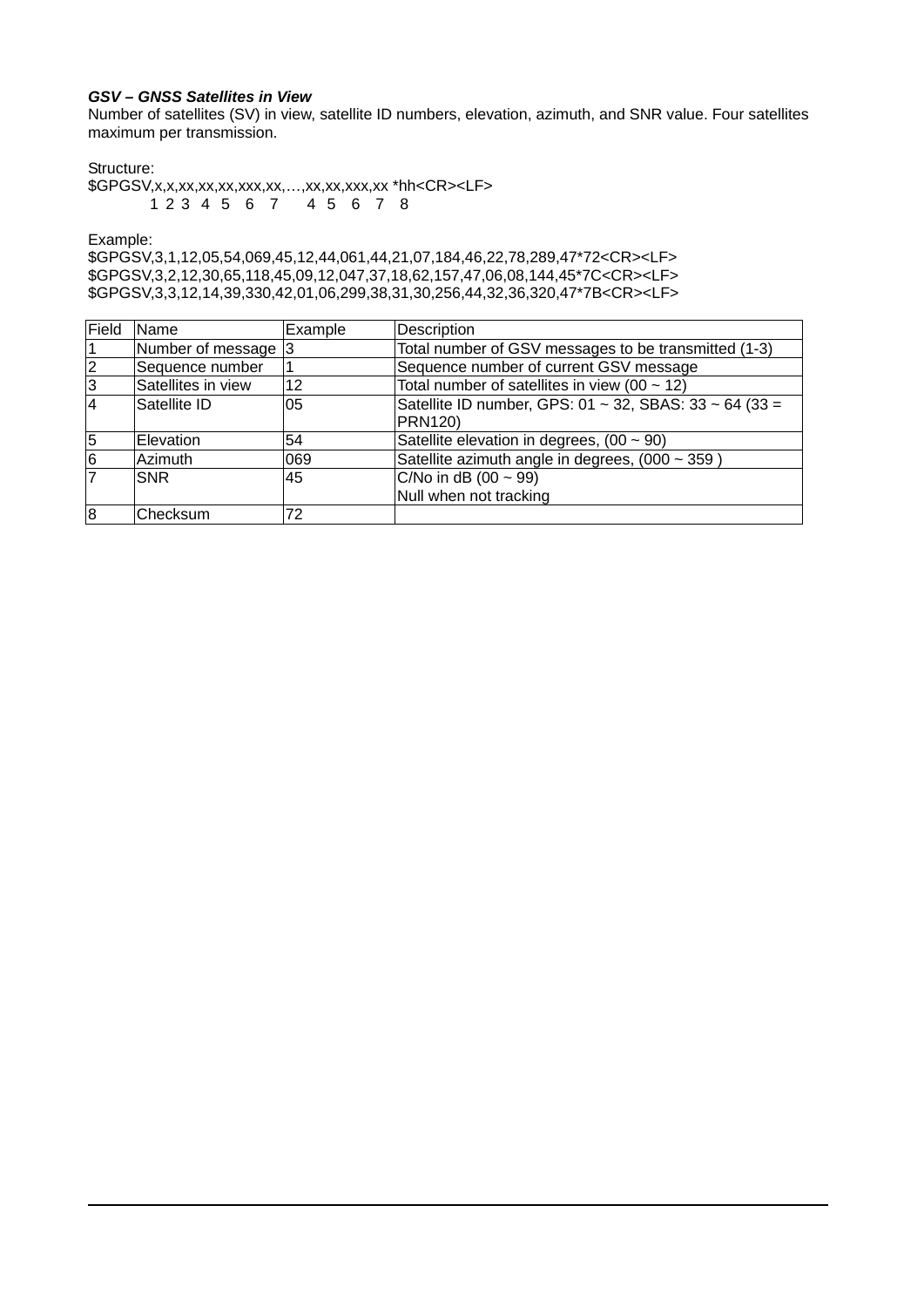#### *RMC – Recommended Minimum Specific GNSS Data*

Time, date, position, course and speed data provided by a GNSS navigation receiver.

Structure:

\$GPRMC,hhmmss.sss,A,dddmm.mmmm,a,dddmm.mmmm,a,x.x,x.x,ddmmyy,,,a\*hh<CR><LF><br>
1 2 3 4 5 6 7 8 9 10 11 1 2 3 4 5 6 7 8 9 10 11 Example:

\$GPRMC,111636.932,A,2447.0949,N,12100.5223,E,000.0,000.0,030407,,,A\*61<CR><LF>

| Field           | Name               | Example     | Description                                        |
|-----------------|--------------------|-------------|----------------------------------------------------|
| 1               | UTC time           | 0111636.932 | UTC time in hhmmss.sss format (000000.00 ~         |
|                 |                    |             | 235959.999)                                        |
| $\overline{2}$  | <b>Status</b>      | Α           | <b>Status</b>                                      |
|                 |                    |             | 'V' = Navigation receiver warning                  |
|                 |                    |             | 'A' = Data Valid                                   |
| ادی             | Latitude           | 2447.0949   | Latitude in dddmm.mmmm format                      |
|                 |                    |             | Leading zeros transmitted                          |
| $\overline{4}$  | N/S indicator      | N           | Latitude hemisphere indicator                      |
|                 |                    |             | $W = North$                                        |
|                 |                    |             | 'S' = South                                        |
| $\overline{5}$  | Longitude          | 12100.5223  | Longitude in dddmm.mmmm format                     |
|                 |                    |             | Leading zeros transmitted                          |
| $\overline{6}$  | E/W Indicator      | Ē           | Longitude hemisphere indicator                     |
|                 |                    |             | $E' = East$                                        |
|                 |                    |             | 'W' = West                                         |
| 7               | Speed over ground  | 000.0       | Speed over ground in knots $(000.0 \sim 999.9)$    |
| $\overline{8}$  | Course over ground | 000.0       | Course over ground in degrees $(000.0 \sim 359.9)$ |
| 6               | <b>UTC Date</b>    | 030407      | UTC date of position fix, ddmmyy format            |
| $\overline{10}$ | Mode indicator     | A           | Mode indicator                                     |
|                 |                    |             | 'N' = Data not valid                               |
|                 |                    |             | 'A' = Autonomous mode                              |
|                 |                    |             | 'D' = Differential mode                            |
|                 |                    |             | 'E' = Estimated (dead reckoning) mode              |
|                 |                    |             | 'M' = Manual input mode                            |
|                 |                    |             | 'S' = Simulator mode                               |
| 11              | checksum           | 61          |                                                    |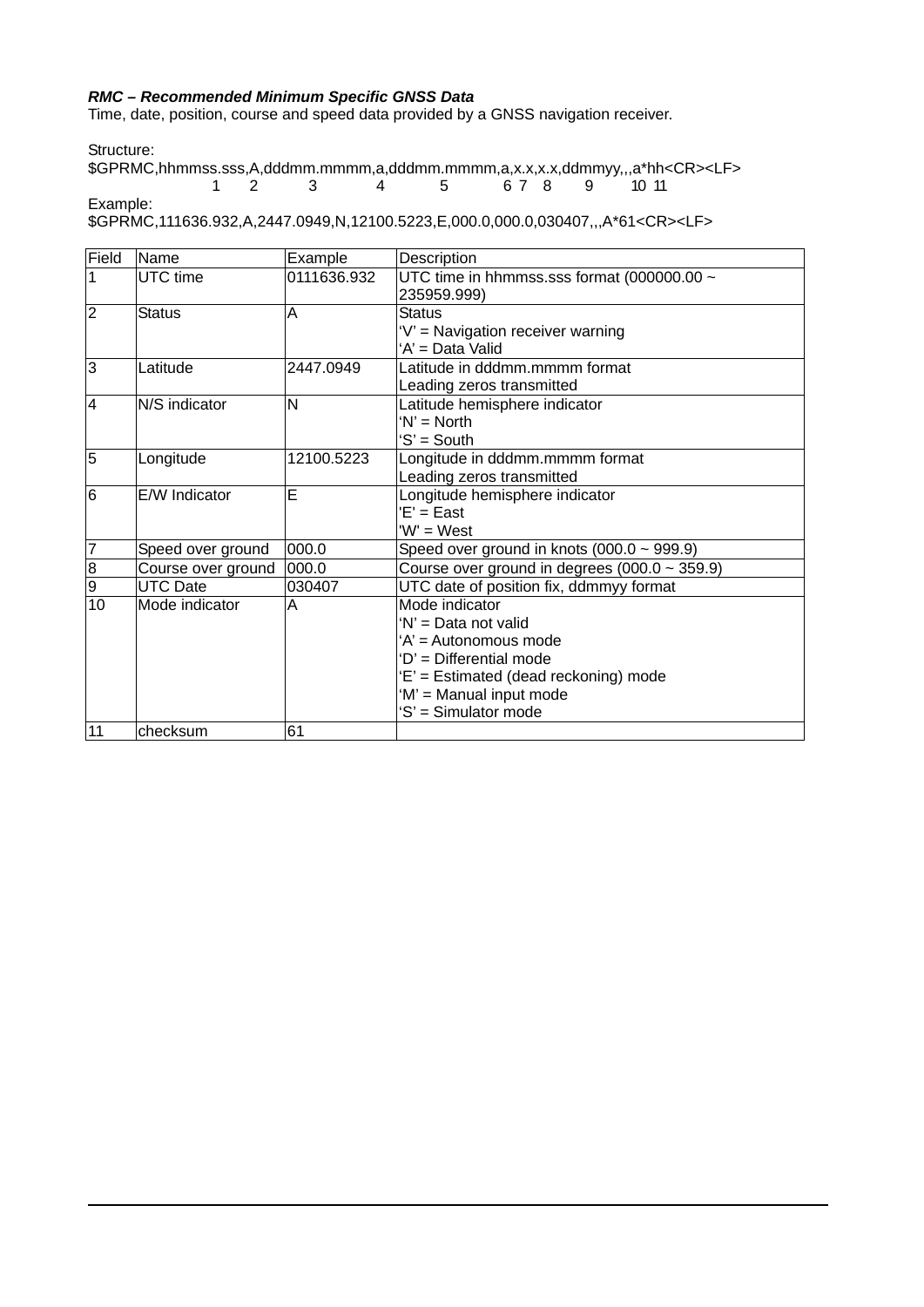#### *VTG – Course Over Ground and Ground Speed*

The Actual course and speed relative to the ground.

Structure:

GPVTG,x.x,T,,M,x.x,N,x.x,K,a\*hh<CR><LF>  $1$   $2$   $3$   $4$  5

Example:

\$GPVTG, 000.0,T,,M,000.0,N,0000.0,K,A\*3D<CR><LF>

| Field | Name     | Example | Description                                                                                                                                                                           |
|-------|----------|---------|---------------------------------------------------------------------------------------------------------------------------------------------------------------------------------------|
|       | Course   | 000.0   | True course over ground in degrees $(000.0 \sim 359.9)$                                                                                                                               |
|       | Speed    | 000.0   | Speed over ground in knots (000.0 ~ 999.9)                                                                                                                                            |
|       | Speed    | 0000.0  | Speed over ground in kilometers per hour (0000.0 ~<br>1800.0)                                                                                                                         |
|       | Mode     | А       | lMode indicator<br>$'N'$ = not valid<br>'A' = Autonomous mode<br>$D' =$ Differential mode<br>'E' = Estimated (dead reckoning) mode<br>'M' = Manual input mode<br>'S' = Simulator mode |
|       | Checksum | 3D      |                                                                                                                                                                                       |